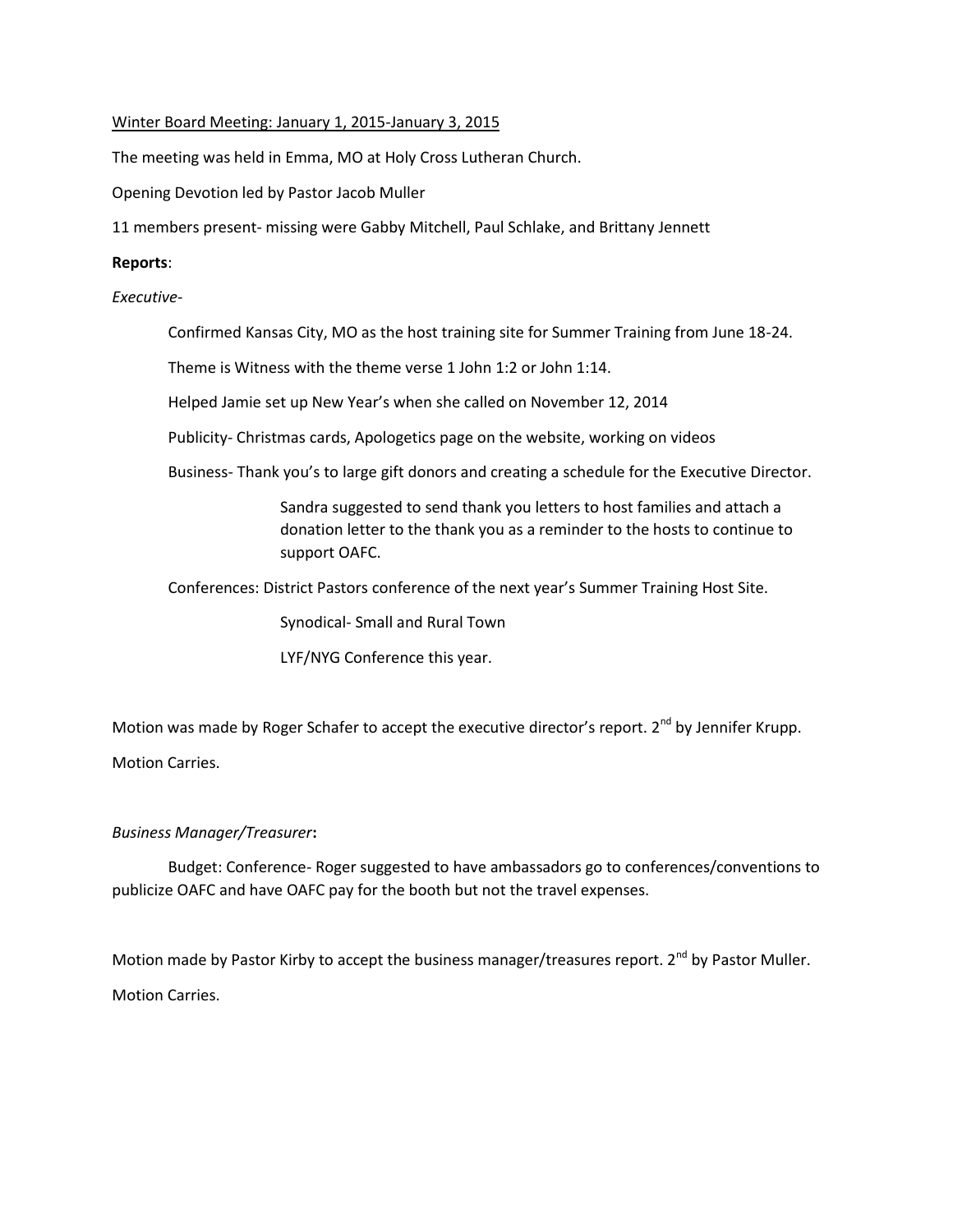#### *New Year's Gathering Report*

20 people attended. 6 states represented. Trained 1 adult leader and 1 new youth. Collected a donation of about \$260.00.

# *International Travel Team*

Depart June  $25^{th}$  and return July  $5^{th}$  or  $6^{th}$  depending on flight times.

Lutheran Hour Ministries training 4 days, site seeing/witnessing 4 days.

Team of about 8 members.

Cost: \$500 program fees/person- includes translators

\$500 in country fees

\$1700-\$1800 airfare- could be lowered depending on reservation time

=\$2700 per person

Current Interest is 8-9 people

Will be led by Pastor Kirby and one other adult

He will work on generating an application with \$500 due when application is turned in.

Team cost is 22,000.

Already paid \$400 to reserve spot for the team to work with LHM.

### **Ministry Evaluation:**

### *Exists*:

Spread Gospel Train people about Gospel Invite youth and adults to spread Gospel Invite people to church "Training people to invite people to church" Encourage/create faith growth For post-confirmation youth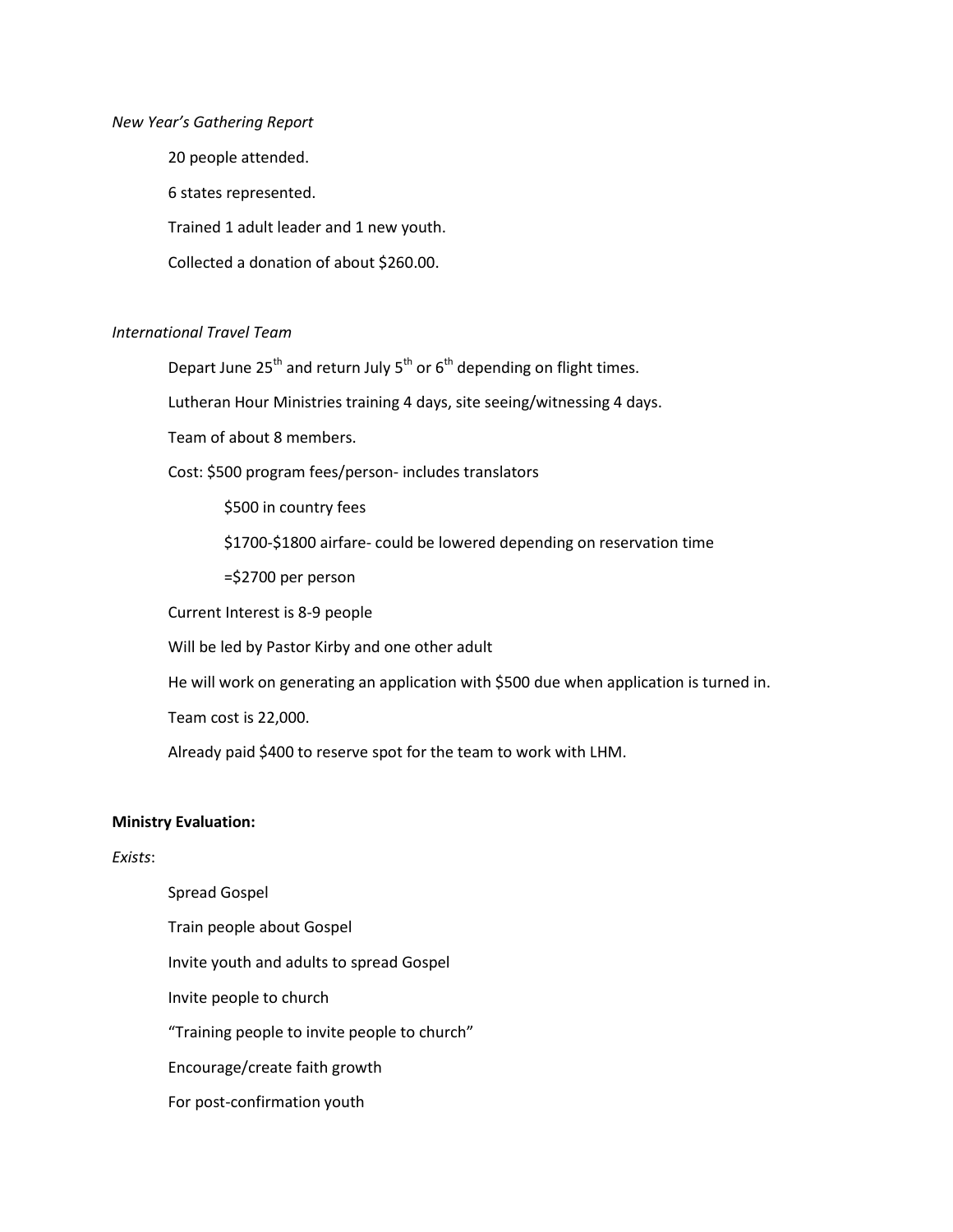#### Lifelong involvement in faith

Church Worker and Vocation

Youth Fellowship

Lutheran Identity

Safe environment for faith growth locally and nationally

Because youth need a place.

Because we are called to share.

Because we need to teach The Faith.

Because Christians need to be built (up).

Help churches find out about local communities.

Youth may learn leadership.

#### *Outcomes*:

Grow the church

Within

Without

Remind the Church of the need to share the faith.

Plant Seeds (Gospel)

Cast Net into communities

With good and bad results.

Got and speak the Gospel (general) Law and Gospel (specific).

Encourage Faith

Train others to effectively share faith

Pray out loud

Bible study

Developing Spiritual Disciplines

Praise God

Modeling the faith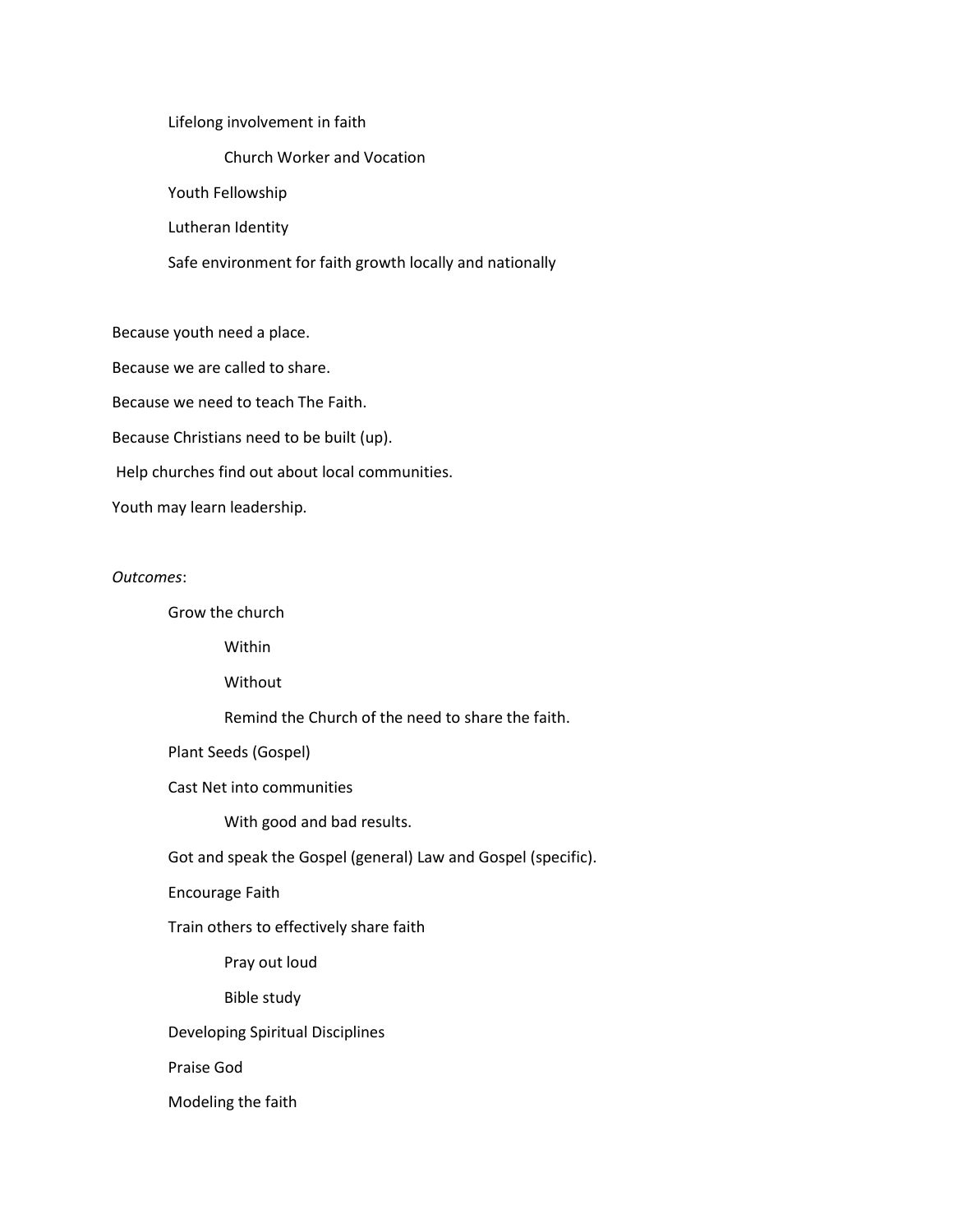### Disciple

## Teach thankfulness and hospitality

## *Mission Statement***:**

OAFC provides a safe, nurturing community for youth and adults to grow in their faith by sharing The Faith that the unchurched might be brought into the Church.

## Commissioning:

Used to be way to get to summer training

Massive commissioning ceremony at the end of training:

Positive peer pressure

Permission forms-must have before hand

Re-commissioning every year

Could be done at New Years

Set up requirements to attend summer training/be commissioned

Led calls Catechiz(ed/ing) Know the methods Age /permission from leader Weekends attended

Motion made by Nathan Nehrt to accept proposed changes about commissioning/summer training requirements as highlighted above in the minutes. 2<sup>nd</sup> Roger Schafer.

Motion carries.

*Deficiencies*

Publicity

Scheduling

Hosting

Culture/Priorities

Refilling/Discipling

Pastors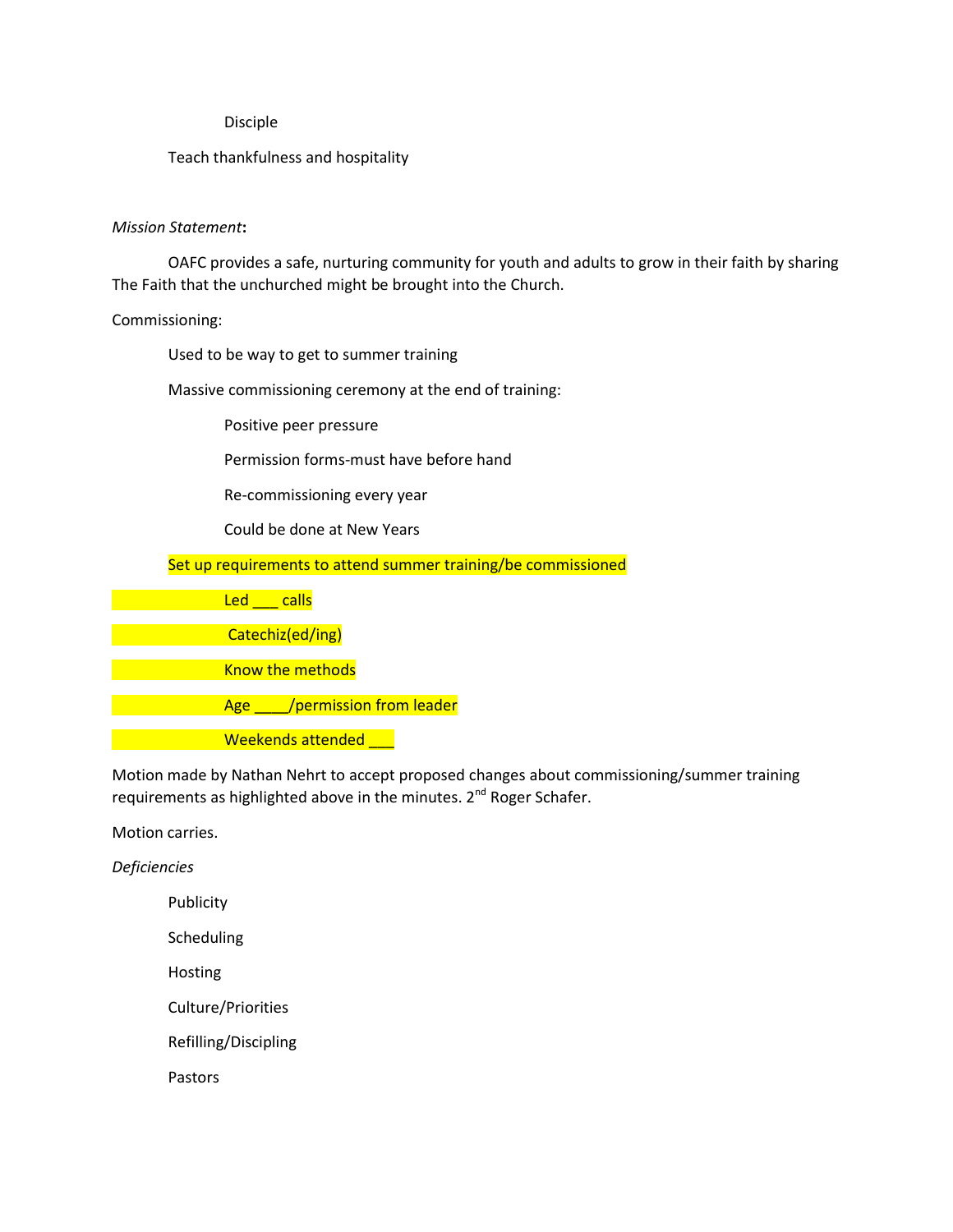#### **Structure**

4 things you need to have a weekend. If you get rid of one you can't have a weekend.

Pastor

Leader

Youth

Church

# Synod Distrust

Parents

Communication/Resources

Proper Training not done

Devil

*What do you do about it:*

#### Structure

Maybe going back to using a 3 part structure to have a weekend

Pastor/Leader

Youth

Church

Alumni Advocates

Network and implementation

## Publicity

National-Reporter (weekend invite and website)

Voice of Missouri Newspaper for Summer Training involvement and weekends

LWML Quarterly

Thrivent Action Teams

Motion was made by Pastor Kirby to put a  $16<sup>th</sup>$  of a page, 1 time ran color advertisement in the Reporter, put together and sent in by Pastor Tassey. 2<sup>nd</sup> Pastor Mueller.

Motion carries.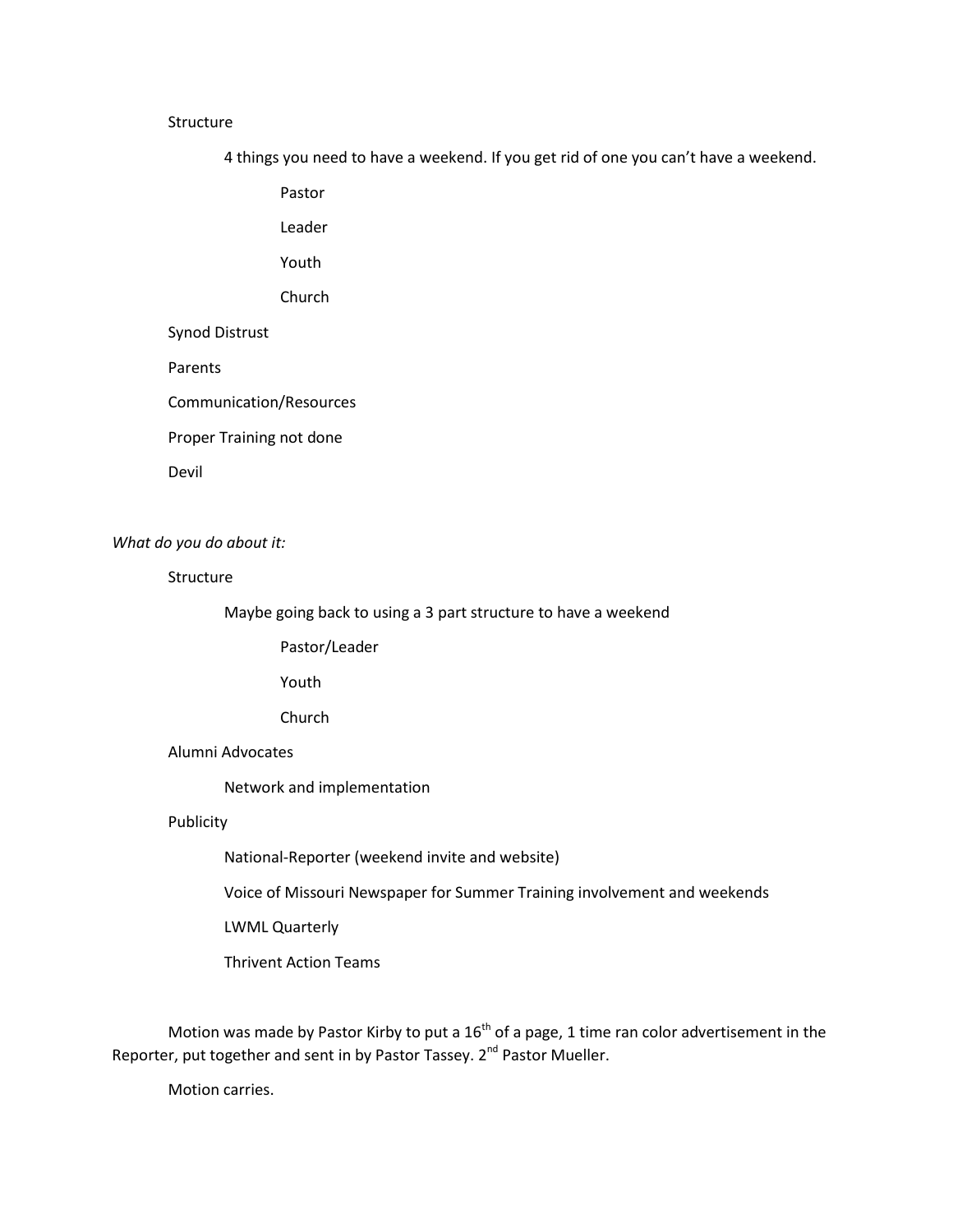Hosting:



Options: Hotels, College Dorms, Camp, Seminary, Church floor (lock-in), etc.

|\_\_\_\_\_\_\_\_\_\_\_\_\_\_\$\$\$\_\_\_\_\_\_\_\_\_\_\_\_| |\_\_\_\_\_free\_\_\_\_\_|

## **Summer Training:**

Looked at the host site in Kansas City, MO.

*Positions*:

Handing out/setting t-shirts: Sandra Hernandez

Registration and check in: Rebecca Nehrt and Pastor Tassey

Collecting forms: Rebecca Nehrt and Pastor Tassey

Lead guitarist: Aaron Fosse

Lead Singer: Lauren Sperry

Master of Ceremonies: Collin Coats

Training secretary: Sandra Hernandez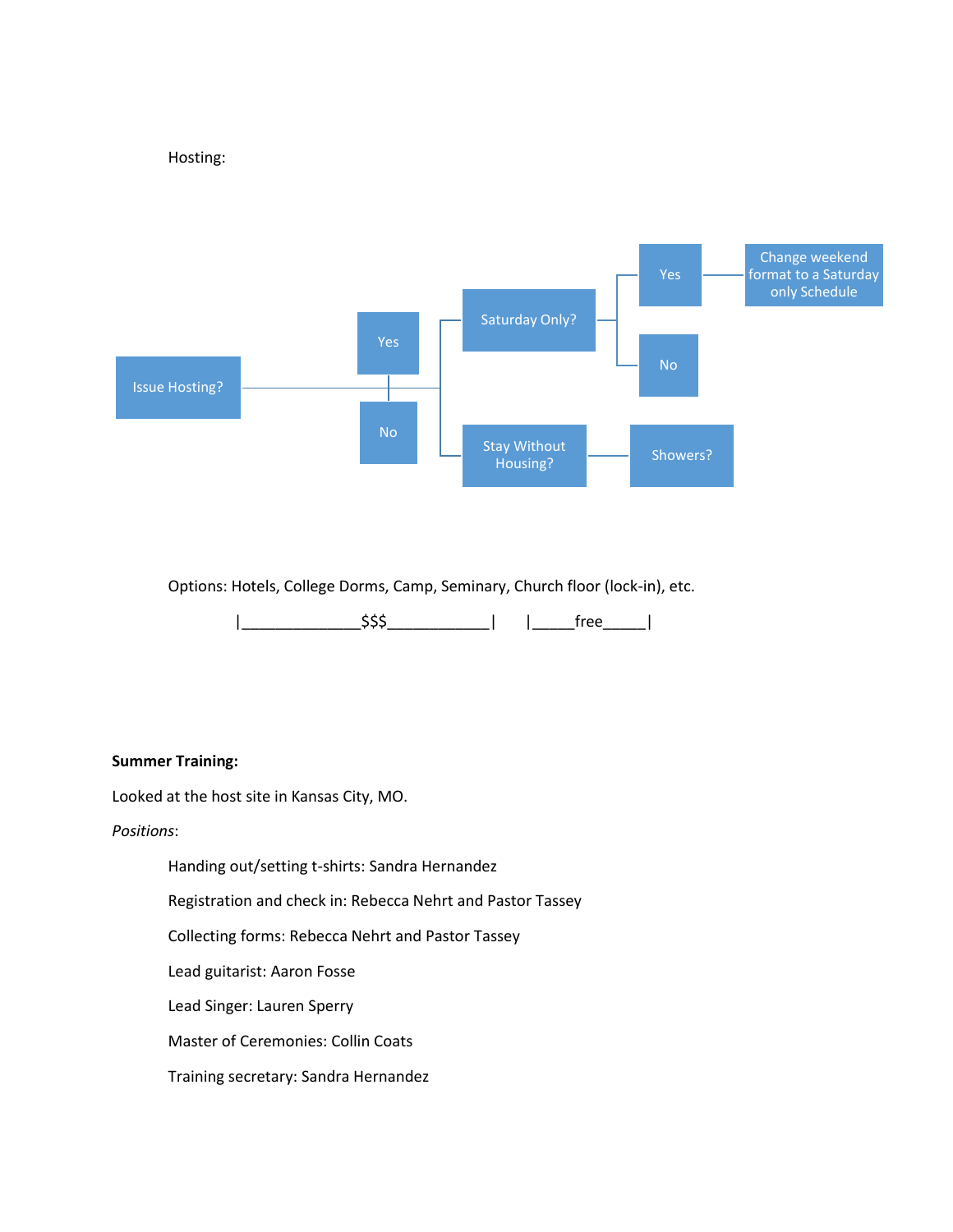Thank you cards: Jennifer Krupp (if job allows) Youth orientation: Lauren Sperry and Pastor Muller Dress code enforcer: Pastor Kirby Clean up: Pastor Kirby/ all board members Photos: Nathan Nehrt Nomination Committee: Pastor Mueller, Pastor Kirby\*, Collin Coats Run to store: Ellen Griffin or Jennifer Krupp Nurse/Mom: Rebecca Nehrt Food coordinator: Jennifer Krupp and Rebecca Nehrt Team Leaders: Team 1: Pastor Mueller Team 2: Roger Schafer Team 3: Bill and Jeanne Coats Traveling Team State Side: Pastor Tassey

Traveling Team International: Pastor Kirby

#### *Workshop Ideas*:

Digital Outreach- Pastor Kirby

World Religions- Pastor Nehrt

Homosexuality (Doctrine Do's and Don'ts)-Pastor Tassey

CUNE/Vocation- Chelsea from CUNE

Commissioning

Methods

Canvassing- Pastor Mueller

Puppets/Drama- Nathan Nehrt

Bible Study- Roger Schafer

Skype Conversations

## *Theme verse*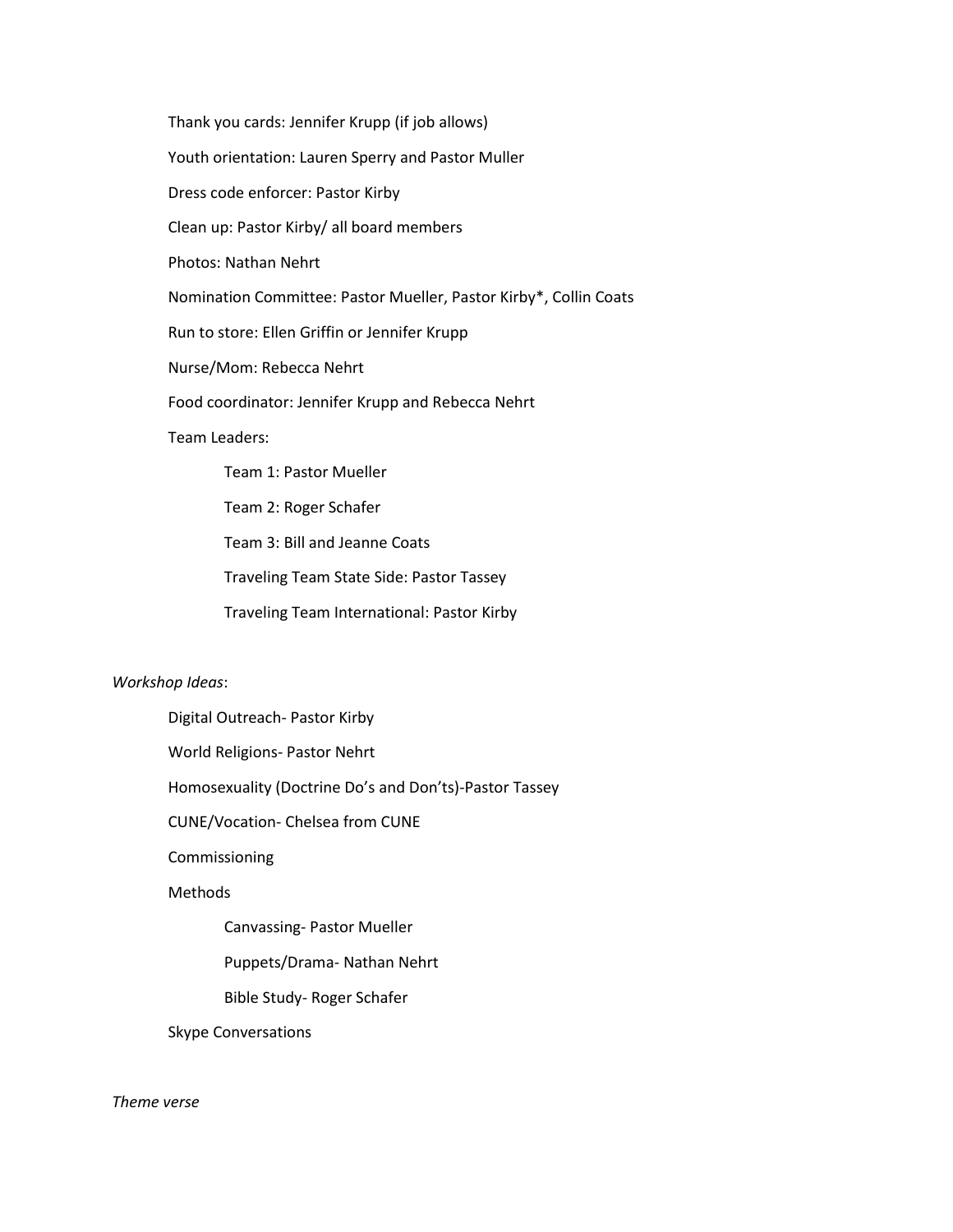Options: John 1:14, 1 John 1:2

John 1:14 was the verse decided on. The 1 John 1:2 verse can be used when teaching about theme.

## **Summer Training 2016**

Dates: June 16-21, 23-29

Not July 9-20 because of NYG, Synod, and LWML

Where: Iowa East (QC area); Michigan; Wisconsin; Plano or Dallas Texas; Seward, NE; Colorado;

Theme ideas:

Fishing

Tongues of Fire: Acts 2

All people are loved by God and united: Psalm 98:1-3

Broken: Ephesians 2

Judged

Sola or Alone: Romans 1:17

Greatest of these is love: John 15

I Am the Way, the Truth, and the Life: John 14

Ransomed: Mark 10:45

Schedules:

FSSMT RFSSM

SSMTW

SMTWR

**Budget**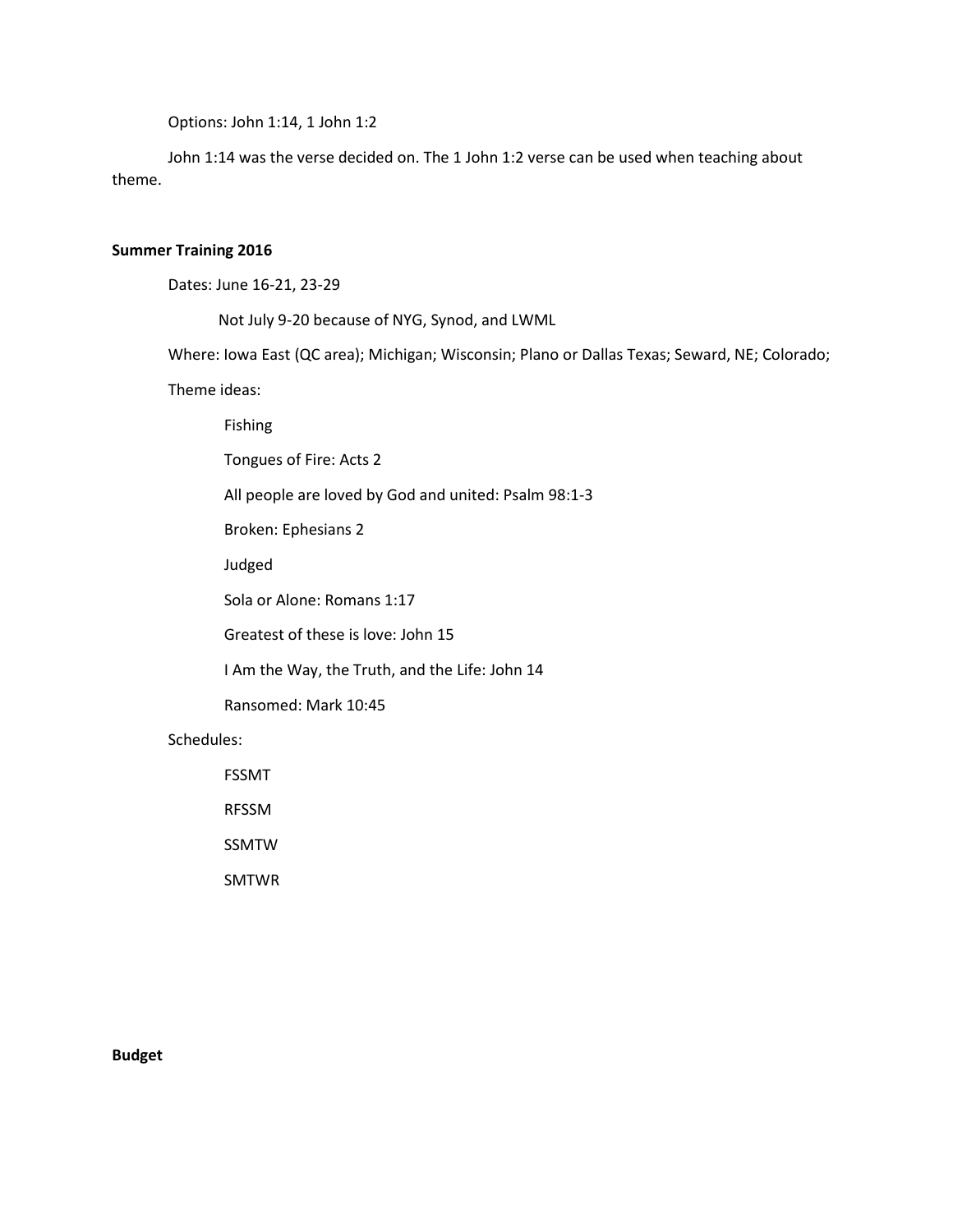Motion to raise the salary of the executive director by about 3% to \$12,960.00 was made by Pastor Kirby. 2<sup>nd</sup> Jennifer Krupp.

Motion Carries.

Motion to approve budget as given by Rebecca Nehrt with the following changes: Salary \$12,960.00, Board Meeting \$1,000, Advertisement in the Reporter \$450, New Laptop and Software \$600, International Travel Team \$1600, and Miscellaneous \$1000. Bringing the total of the budget to \$29,740. 2<sup>nd</sup> Jennifer Krupp.

Pastor Tassey proposed a friendly amendment to raise the International Travel Team's budget from \$1600 to \$3,600. 2<sup>nd</sup> Aaron Fosse. Amendment accepted by Pastor Kirby.

Motion carries.

Motion made by Pastor Kirby to transfer \$30,000 from the checking account to the savings account to increase interest rate. 2<sup>nd</sup> Jennifer Krupp.

Motion carries.

### **New Business:**

Pastor Kirby brought up that the donation button link is a confusing process to use. The board discussed looking into redoing it. Pastor Tassey will look into redoing the button to make the process less confusing.

Motion to establish the accounting with Amazon Smile made by Pastor Tassey. 2<sup>nd</sup> Sandra Hernandez.

Motion carries.

Motion made by Pastor Kirby to enact a sexual misconduct policy to be written at the April Board Meeting. 2<sup>nd</sup> Nathan Nehrt.

Motion carries.

Motion by Pastor Tassey to accept the board meeting nominations (and nominations will be open until March 31, 2015) as:

Pastor- Dan Smith, Mark Triplet, Loy Schlote, Andrew Ratcliffe